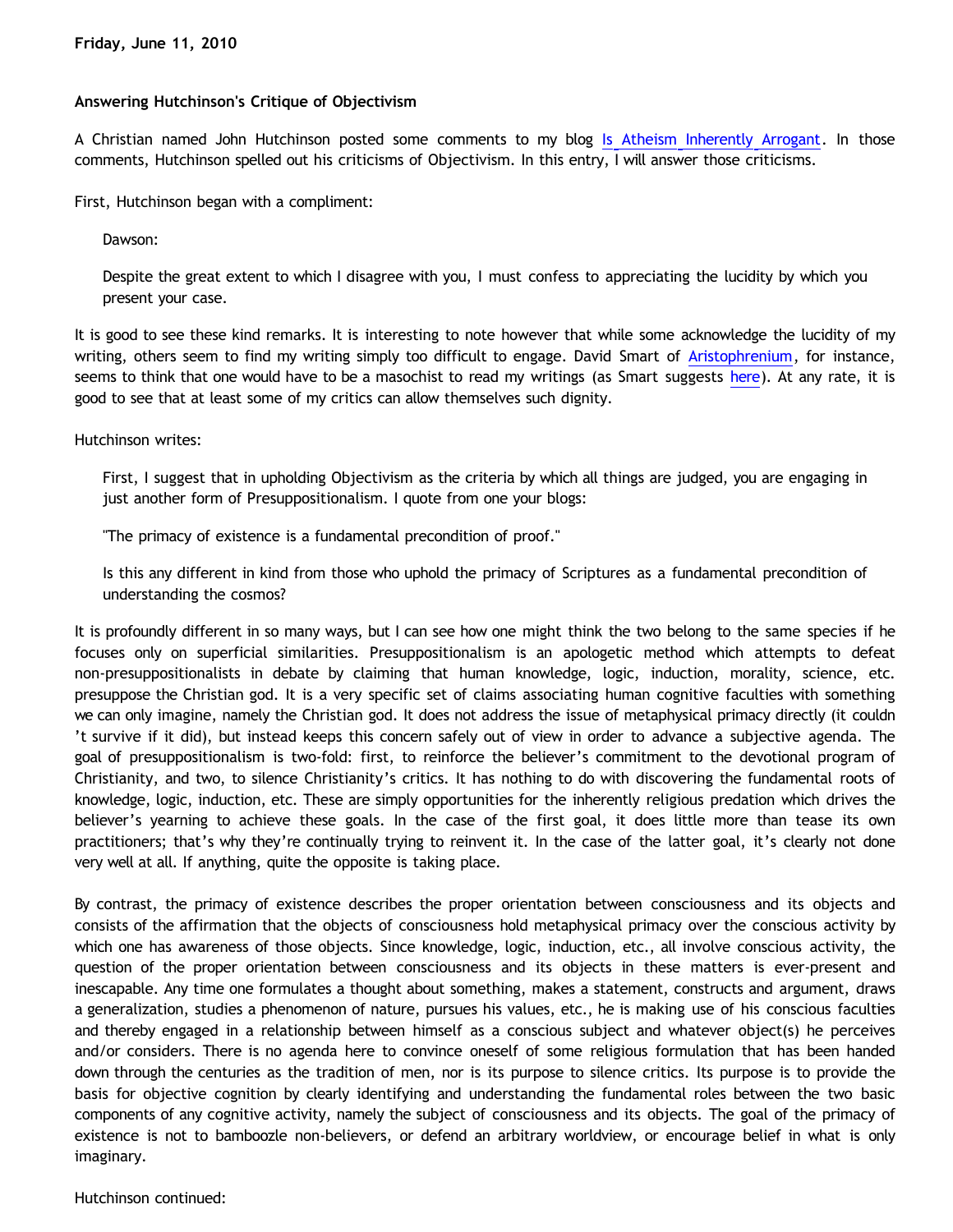I don't have a problem with Presuppositionalism as A form of proof. My problem is when it is made THE only form of proof. (It is also badly grounded on a theological and Scriptural basis but that is neither here nor there.) As a form of proof, it is useful if it presents an internal coherence and a correspondence to reality. I.E. Does the Christian worldview demonstrate a coherent consistency with objective reality. Do those assertions in Scriptures, which can be measured, be validated? Or in your Objectivist faith, do your axioms stand up to objective reality and logic?

First of all, Objectivism is not a "faith." It is a philosophy. Its fundamentals are not accepted on faith, and it does not require one to be willing to "die for" it, as a religious faith demands of its adherents. As Kreeft and Tacelli tell us, " Religious faith is something to die for" (*Handbook of Christian Apologetics*, p. 14). Objectivism represents a diametric opposite to this view: where the Christian believes he is obligated to serve his worldview, the Objectivist recognizes that his worldview is supposed to serve him.

Second, in response to the question of whether or not the Objectivist "axioms stand up to objective reality and logic," I can only ask: how does one conceive of the concept of 'objective reality' without the axioms? The very concept ' objective reality' (itself a redundancy, albeit a necessary one in certain contexts), denotes the view that reality is what it is independent of conscious activity. The bible never speaks of something called "objective reality"; its authors appear to have been utterly ignorant of the idea, and the worldview which they accepted and endorsed in their writings about a universe-creating conscious being which "controls whatsoever comes to pass" (Van Til, *The Defense of the Faith*, p. 160) and to whose will everything else in reality supposedly conforms, only confirm their commitment to the primacy of consciousness metaphysics. Objective means in accordance with the primacy of the object in the subject-object relationship. It is the strict and comprehensive adherence to the fundamental, incontrovertible recognition of the fact that a thing is what it is independent of what one may think about it, feel about it, wish about it, etc.

In the case of logic, I have already explored the notion that logic somehow rests on the existence of the Christian god in my five-section study on the issue:

[Does Logic Presuppose the Christian God? Part I: Examining the Presuppositionalist Viewpoint](http://bahnsenburner.blogspot.com/2009/06/does-logic-presuppose-christian-god.html) - In this entry, I examine the claim that logic presupposes the Christian god by reviewing the defenses for this view proposed by several presuppositionalist theorists. In that examination, I uncover many deficiencies, confusions and discrepancies in the presuppositionalist "case" for this view.

[Does Logic Presuppose the Christian God? Part II: Reasons Why Logic Cannot Presuppose the Christian God, #1:](http://bahnsenburner.blogspot.com/2009/07/does-logic-presuppose-christian-god.html) [Christianity's Lack of Objectivity](http://bahnsenburner.blogspot.com/2009/07/does-logic-presuppose-christian-god.html) - In the remaining four entries, I identify reasons why logic *cannot* presuppose the Christian god or the Christian worldview. I begin by pointing out the facts that logic rests on the view that reality is objective while Christianity consists of a subjective version of metaphysics, which precludes objectivity both as an orientation grounding one's worldview as well as a principle guiding one's judgments.

[Does Logic Presuppose the Christian God? Part III: Reasons Why Logic Cannot Presuppose the Christian God,](http://bahnsenburner.blogspot.com/2009/07/does-logic-presuppose-christian-god_04.html) [#2: Christianity's Lack of Concept Theory](http://bahnsenburner.blogspot.com/2009/07/does-logic-presuppose-christian-god_04.html) - In the second installment identifying reasons why logic cannot presuppose the Christian god or Christian worldview, I develop the case for logic being *conceptual* in nature, then point out the facts that Christianity lacks a theory of concepts and that presuppositionalism seeks to fill this void with what can rightly called a storybook understanding of logic. Without a theory of concepts, the Christian worldview can hardly "account for" logic, since logic is conceptual in nature.

[Does Logic Presuppose the Christian God? Part IV: Reasons Why Logic Cannot Presuppose the Christian God,](http://bahnsenburner.blogspot.com/2009/07/does-logic-presuppose-christian-god_06.html) [#3: Contradictions in Christ](http://bahnsenburner.blogspot.com/2009/07/does-logic-presuppose-christian-god_06.html) - In this entry, I point out the fact that the doctrine of the incarnation is inherently self-contradictory, and note the fact that logic (which is "the art of *non-contradictory identification*" – Ayn Rand, *Atlas Shrugged*) cannot be premised on a self-contradiction.

[Does Logic Presuppose the Christian God? Part I: Reasons Why Logic Cannot Presuppose the Christian God, #4:](http://bahnsenburner.blogspot.com/2009/07/does-logic-presuppose-christian-god_08.html) [The Trinity](http://bahnsenburner.blogspot.com/2009/07/does-logic-presuppose-christian-god_08.html) - In the final installment, I argue that the doctrine of the trinity is incoherent due to its inherently self-contradictory nature, and therefore that logic cannot presuppose the Christian god or the Christian worldview because "the art of *non-contradictory identification*" could not itself have a self-contradictory basis.

I've tried to share these profound deficiencies with the presuppositionalist system with many apologists, but none that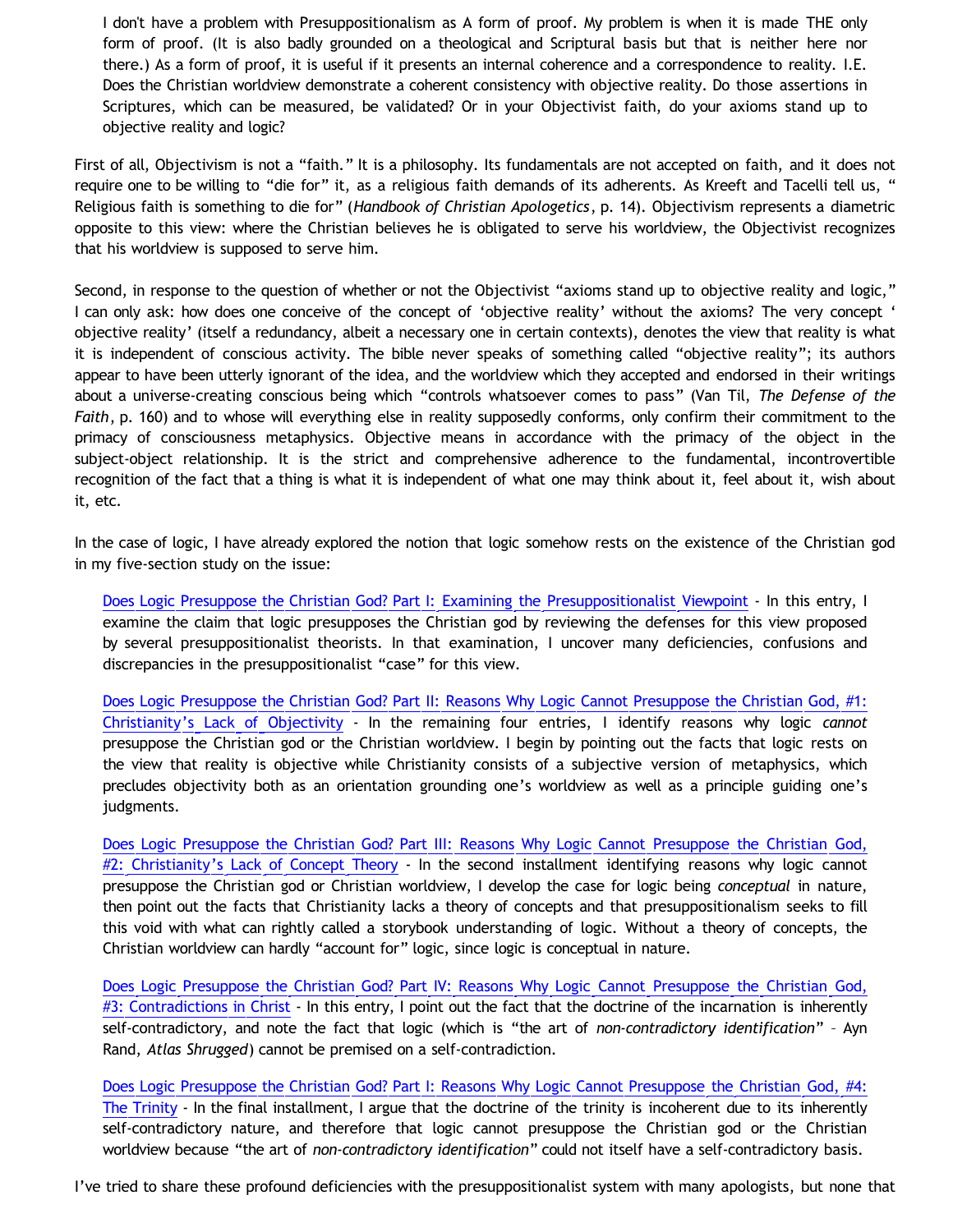I can find have attempted to deal with them, and yet they still go on to claim that Christianity is the only worldview which can "account for" logic. I can only conclude that they aren't really concerned about "accounting for" logic and are chiefly concerned with sustaining their faith commitments as an end in itself.

## Hutchinson stated:

I have several problems with your viewpoint

And then proceeded to ask the following question:

Are objects necessary for consciousness to exist?

## He then quoted Ayn Rand:

"a consciousness with nothing to be conscious of is a contradiction in terms" (*Atlas Shrugged*, Galt's Speech)

# Then he commented:

It makes consciousness not an entity unto itself but both entity and relationship between itself and its object.

It's not clear what Hutchinson has in mind when he says "*it* makes consciousness… both entity and relationship…" What the "it" here is supposed to refer to remains unstated. Is it supposed to refer to the quote from *Atlas Shrugged*? If so, I do not see where this quote "makes consciousness… [an] entity" in the first place. Rand was very clear that consciousness is *part* of an entity – namely the organism which possesses it – not an entity as such. Consciousness is a type of biological activity like other forms of biological activities, such as digestion, respiration, circulation, etc. Yet one would not call any of these "entities," would they? Why call consciousness an "entity"? What justifies this?

As to Hutchinson's question, "are objects necessary for consciousness to exist?" I would of course say yes, since consciousness is consciousness *of some thing*. This does not mean that consciousness is "both entity and relationship between itself and its object," but rather an attribute of a biological organism which is engaged in a relationship between itself and some object. The proper orientation of the relationship between the subject of consciousness and its objects is what the primacy of consciousness denotes.

Hutchinson states:

I would submit that just as existence can exist without consciousness, consciousness can exist with nothing to be conscious of, including itself. Consciousness can be immersed in a void, within and outside of itself. It would not be a contradiction in terms, but rather a living hell. Indeed, in US military experiments, 'volunteers' were experimented upon with sensory deprivation. Most exited displaying symptoms of temporary insanity. If that occurs with a mild case of deprivation of objects with which to dwell upon...

Experiments in sensory deprivation do not validate the notion of consciousness without anything to be conscious of. The subjects of such experiments had certainly been conscious of objects prior to those experiments by means of sensory perception, and they went into those experiments with fully developed memories, conceptual inventories and the ability to feel emotion, imagine. Thus even if their sensory faculties are diminished or debilitated, they still had something to be conscious of, namely their memories, thoughts, imaginations, emotions, etc. These are known as secondary objects, since they are consciousness' way of responding to what has been perceived. So there's no consciousness without something to be conscious of. If anything, the experiments demonstrate the need of the human mind for mind-independent objects to maintain cognitive stability. So rather than serving as a counter-example to the primacy of existence, or as evidence that consciousness can exist without something to be conscious of, such experiments only underscore what Objectivism has already understood.

Hutchinson raised another objection:

Another point of order is that you suggest that other philosophies / theologies suggest that consciousness creates existence or objective reality. Outside of existentialism, I don't know of any Western philosophy or Christian orthodoxy that asserts that. I don't think that Rand accuses those other worldviews of that.

It is not I who says that certain philosophies grant metaphysical primacy to consciousness, as if I were their spokesman. On the contrary, there are philosophies which do in fact affirm the primacy of consciousness, and I simply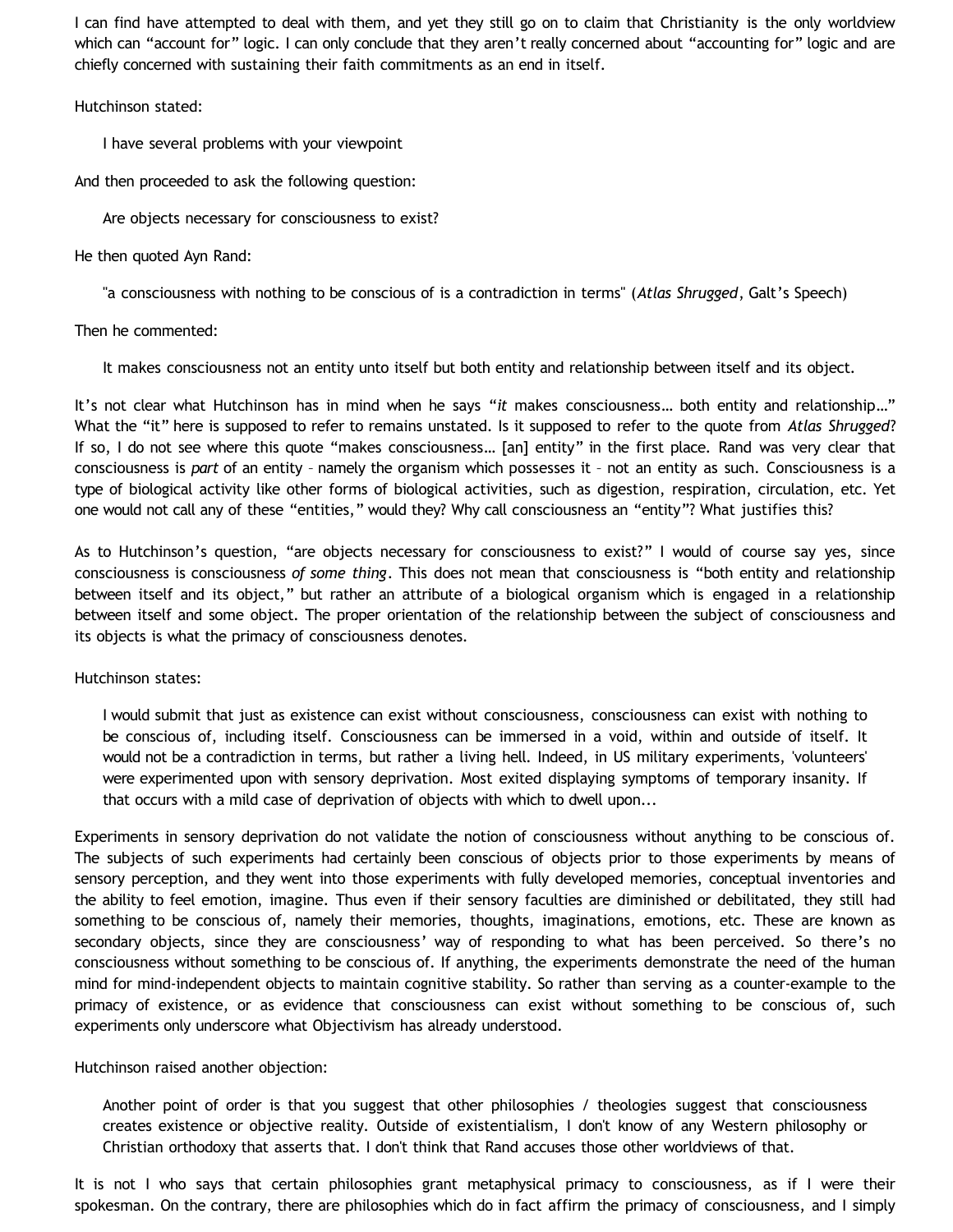point it out. That Christianity numbers among such worldviews is incontestable. The Christian doctrine of creation is an obvious case in point, exhibiting precisely what Hutchinson denies: conscious activity producing existence. The entire universe, we are told, was "created" by the will of a supernatural consciousness. Observe what Cornelius Van Til tells us:

Creation, on Christian principles, must always mean fiat creation… If the creation doctrine is thus taken seriously, it follows that the various aspects of created reality must sustain such relations to one another as have been ordained between them by the Creator, as superiors, inferiors, or equals. (*The Defense of the Faith*, pp. 26-27).

Van Til goes on to explain that the orientation which the subject of consciousness known as "God" is supposed to enjoy between itself and the objects it has created does not end with merely creating them; it also *controls* them, personally directing their every move, and able to revise the particulars of its creation *at will*:

God may at any time take one *fact* and set it into a new relation to created law. That is, there is no inherent reason in the facts or laws themselves why this should not be done. It is this sort of conception of the relation of facts and laws, of the temporal one and many, embedded as it is in that idea of Go in which we profess to believe, that we need in order to make room for miracles. And miracles are at the heart of the Christian position. (*The Defense of the Faith*, p. 27)

So unless one does not grasp the basics of the issue of metaphysical primacy, I do not see how one can affirm that the Christian worldview does not assume the primacy of consciousness. If anyone has any trouble understanding it, I suggest they read the following entries on my blog:

[Confessions of a Vantillian Subjectivist](http://bahnsenburner.blogspot.com/2006/03/confessions-of-vantillian-subjectivist.html)

[The Inherent Subjectivism of God-belief](http://bahnsenburner.blogspot.com/2008/12/inherent-subjectivism-of-god-belief.html)

[How Theism Violates the Primacy of Existence](http://bahnsenburner.blogspot.com/2010/02/how-theism-violates-primacy-of.html)

Pay close attention to the Christian reaction in the comments.

As for what Rand said of other worldviews adopting the primacy of consciousness, we need look no further than the essay in which she introduces her theory of metaphysical primacy:

The primacy of existence (of reality) is the axiom that existence exists, i.e., that the universe exists independent of consciousness (of *any* consciousness), that things are what they are, that they possess a specific nature, an *identity*. The epistemological corollary is the axiom that consciousness is the faculty of perceiving that which exists – that man gains knowledge of reality by looking outward. The rejection of these axioms represents a reversal: the primacy of consciousness – the notion that the universe has no independent existence, that it is the product of a consciousness (either human or divine or both). The epistemological corollary is the notion that man gains knowledge of reality by looking inward (either at his own consciousness or at the revelations it receives from another, superior consciousness).

The source of this reversal is the inability or unwillingness fully to grasp the difference between one's inner state and the outer world, i.e., between the perceiver and the perceived (thus blending consciousness and existence into one indeterminate package deal). This crucial distinction is not given to man automatically; it has to be learned. It is implicit in any awareness, but it has to be grasped conceptually and held as an absolute …. Very few men ever choose to grasp it and fully to accept it. The majority keep swinging from side to side, implicitly recognizing the primacy of existence in some cases and denying it in others, adopting a kind of hit-or-miss, rule-of-thumb epistemological agnosticism, through ignorance and/or by intention – the result of which is the shrinking of their intellectual range, i.e., of their capacity to deal with abstractions. And although few people today believe that the singing of mystic incantations will bring rain, most people still regard as valid an argument such as "If there is no God, who created the universe?" ("The Metaphysical Versus the Man-Made, " *Philosophy: Who Needs It*, pp. 24-25)

So Rand was pretty clear: the primacy of existence is "is implicit in any awareness," but that "it has to be learned" since it "is not given to man automatically." Rand explicitly states that it must be "grasped conceptually and held as an absolute," i.e., it must be identified in conceptual form (not just a "hunch" or some vague belief), and applied without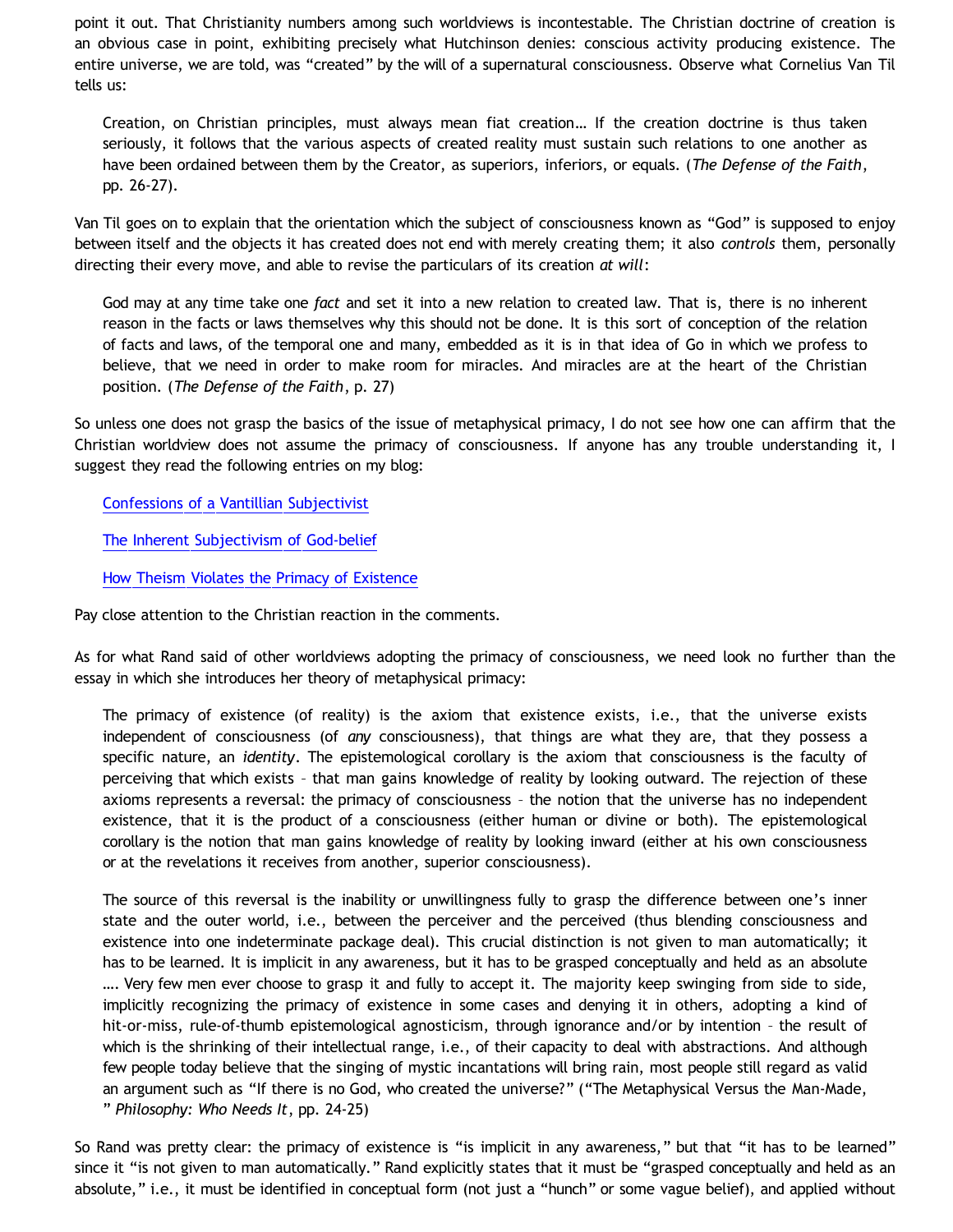exception throughout one's cognition.

She also observed that "the majority [of human individuals] keep swinging from side to side," sometimes acting on the primacy of existence, sometimes retreating to the false security of the primacy of consciousness (e.g., "it makes me feel better to ignore the pain in my chest!"). Finally, she points to theism as the ultimate expression of the primacy of consciousness, and she is right to do so.

Hutchinson continued:

My understanding is that most believe that flawed perception skews the comprehension of 'the object as is'. The person who is colour blind, (cannot see green and red), cannot perceive the object as is.

I have no idea what a "flawed perception" could be. Perception is a causal, non-volitional activity performed by a biological organism. A perception cannot be flawed any more than digestion could be flawed. An organism may suffer from indigestion, but this would not be an example of a "flaw," as if a mistake were made. If I ingested two pounds of Thai chilies and spent the next day glued to my toilet seat as a result of it, this would not be due to my stomach and intestines making some kind of mistake. They would be reacting to the contents that they need to deal with. Similarly with perception: there's no such thing as a "flawed perception." We perceive according to the physical particulars of the organs we possess. Our organs do not "make mistakes," as if I perceived a tomato when in fact I'm looking at a steamship. Mistakes are only possible where there's choice involved, and this means that only in the realm of *identifying* what we perceive can we make mistakes. We can misjudge the height of a curb, for instance, and slip and fall as a result, but this is not because of a mistake made by our perceptual awareness, but rather in how we identified what we perceived.

Similarly in the case of someone who is colorblind. He sees an object precisely as his faculties can, given their nature. Joseph Rowlands speaks directly to this issue:

Imagine you're color blind. So you only see things in black and white. Now, are your senses flawed? Are you seeing the world incorrectly? The answer is no. The causal chain is still there, although it works different for you. You are still connected to reality. You may not have easy access to some data, but that's not a flaw. That's how everything is. Because there's a means of gaining knowledge, it is necessarily limited. There's nothing wrong there. Just as real people don't have x-ray vision but they still view the world fine, a color blind person is fine too. ([Sense Perception](http://objectivism101.com/Lectures/Lecture4.shtml))

Colorblindness is not a "flaw" in one's perceptual abilities, any more than nearsightedness is. They may not be considered optimal, but it would occasion the fallacy of the stolen concept to argue that these are "flaws." A colorblind person's faculties are still operating according to their nature; he is still perceiving the object as his faculties allow him to perceive them. The "flaws" only come once we start making judgments about what we perceive, whether implicit (such as judging the height of a stair step) or explicit (such as making a statement about something). For further reading on the nature of perception, I strongly recommend David Kelley's *The Evidence of the Senses*.

Hutchinson writes:

As all persons have internal biases and flawed structures by which they decode the cosmos, these act as similar filters from seeing 'things as are'. (Christianity's version is of the 'plank in the eye')

For one, I don't think the cosmos is a "code" which needs to be "decoded." The cosmos, or universe, simply exists. It is not a set of symbols referring to something beyond it. The systems of symbols which human create are intended to record their identifications of what exists in the universe. That's the task which language fulfills:

Language is a code of visual-auditory symbols that serves the psycho-epistemological function of converting concepts into the mental equivalent of concretes. Language is the exclusive domain and tool of concepts. Every word we use (with the exception of proper names) is a symbol that denotes a concept, i.e., that stands for an unlimited number of concretes of a certain kind. (Ayn Rand, *Introduction to Objectivist Epistemology*, p. 11).

Second, I would be interested in seeing an argument for the claim that "all persons have… flawed structures by which they" perform any cognitive activity (including "decoding" the universe). Such a generality naturally includes the person affirming it, which only implicates the view itself. I'd say this needs to be "rethunk" a bit.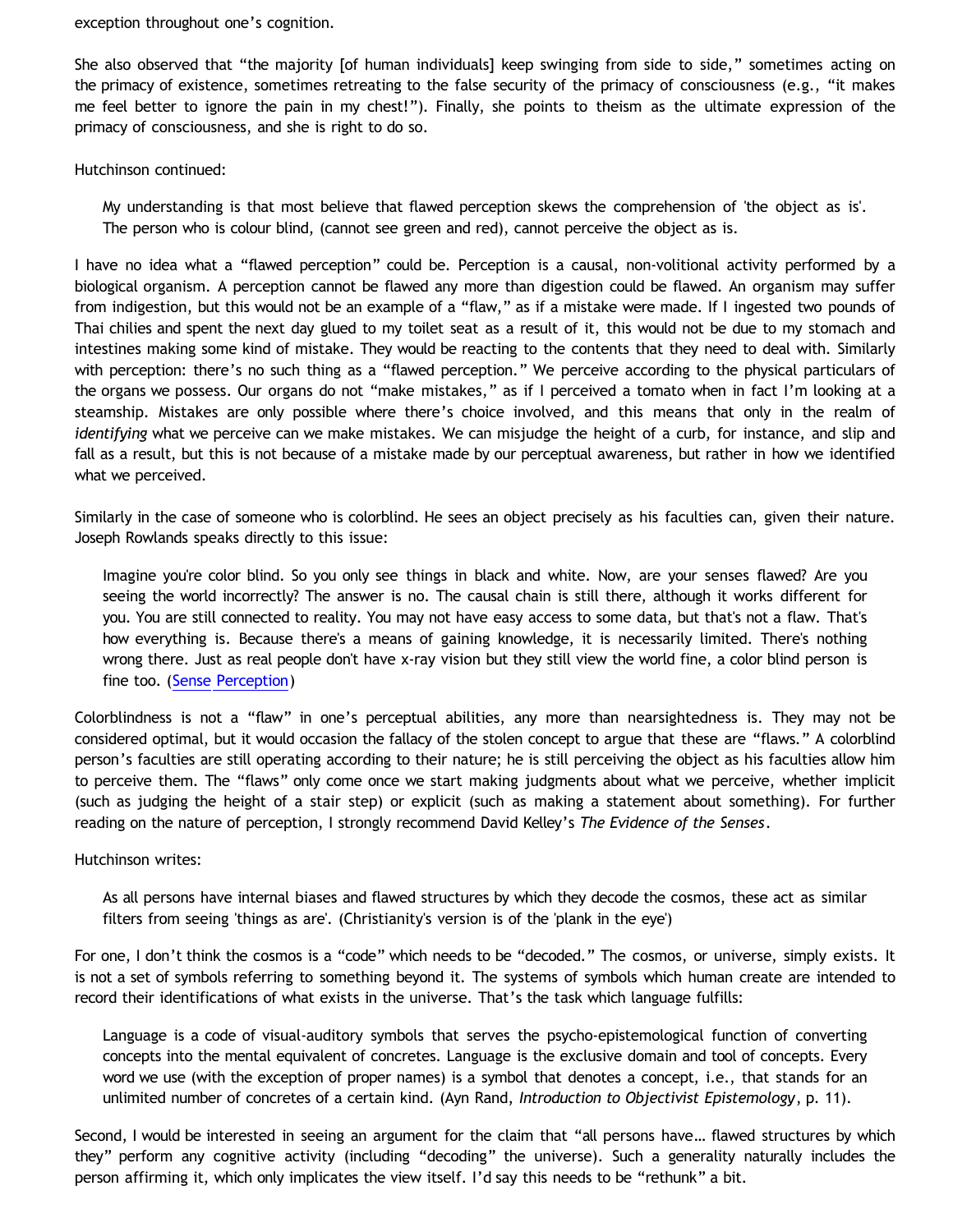As for "Christianity's 'plank in the eye'," I'm supposing this refers to Matthew 7:3, in which the following words are attributed to Jesus:

Why do you look at the speck of sawdust in your brother's eye and pay no attention to the plank in your own eye?

While Hutchinson may be correct that this refers to "filters" through which one tries to "decode the cosmos," my understanding of this verse is that it refers to an expression of hypocrisy and a failure to examine oneself sufficiently. I don't think these are the same thing as what Hutchinson is driving at. Then again, I do not style myself as a spokesman for the supernatural, so maybe I'm completely off here.

Hutchinson writes:

I think Rand rages at this idea that things cannot be perceived as they are. But I have yet to have found where she states that Western thought believes objects are projections of one subjectivity.

Rand understood the distinction between perceiving an object, which is automatic and non-volitional, and identifying it by means of concepts, which is a volitional process. The objects which we perceive "as they are" are perceived by processes which are "as they are." The objects do not change because of the nature of our perceptual faculties, nor are we necessarily "biased" or "theory-laden" simply because we are colorblind or nearsighted. A good analogy that I once heard from Harry Binswanger involves traveling to New York City. The argument that we do not perceive objects " as they are" is akin to saying that we do not enter New York City "as it really is" if we enter it by Interstate 95 from New Jersey as opposed to the Southern State Parkway from Long Island. Regardless of how you *enter* the metropolis that is New York City, you are still entering New York City *as it really is*. It's not something other than New York City *as it really is* simply because you entered it by means of a specific route.

Rand pointed out that the mistake which this view commits is essentially what Kant believed. Writes Rand:

[Kant's] argument, in essence, ran as follows: man is limited to a consciousness of a specific nature, which perceives by specific means and no others, therefore, his consciousness is not valid; man is blind, because he has eyes—deaf, because he has ears—deluded, because he has a mind—and the things he perceives do not exist, because he perceives them. ("For the New Intellectual," *For the New Intellectual*, p. 30)

Proposing a similar objection, one Objectivist asked the following:

why do you imply that perrceptions [sic] have to be the same for all people in order for them to be a base for objective individual knowledge? Each person makes the implicit judgement "this is how this object looks under these circumstances to me." I may be colorblind or I may be wearing rose colored glasses or be looking at an object passing thru a refractive surface such as a stick passing thru the surface of a lake. That is how those things look *to me under those circumstances*.([What does it mean to perceive Objectively?](http://www.objectivistliving.com/forums/index.php?showtopic=7143))

The bottom line is that the senses are causal, and thus so is perception, since perception is an automatic, non-volitional process performed by the nervous system of a biological organism.

Also, as we saw above, she did characterize the primacy of consciousness as "the notion that the universe has no independent existence, that it is the product of a consciousness (either human or divine or both)." Western thought is a mixed bag; we have little if any basis to ascribe any fundamental uniformity to it. If a person has not learned to grasp the primacy of existence explicitly and fully, he is like a ship at sea with no rudder or compass, meandering about in a "hit-or-miss" fashion, as Rand puts it, sometimes acting on the primacy of existence, at other times assuming the primacy of consciousness, and never recognizing the difference between them. If there were ever a contest between worldviews on concealing the distinction between the primacy of existence and the primacy of consciousness from its adherents, Christianity would take the cake.

Hutchinson went on:

But the largest problem I have, is with your Objectivist presumption of the Primacy of Existence. And by that presupposition, you presume to disprove the Christian God because the Scriptures 'affirms the existence of a consciousness on which existence depends.'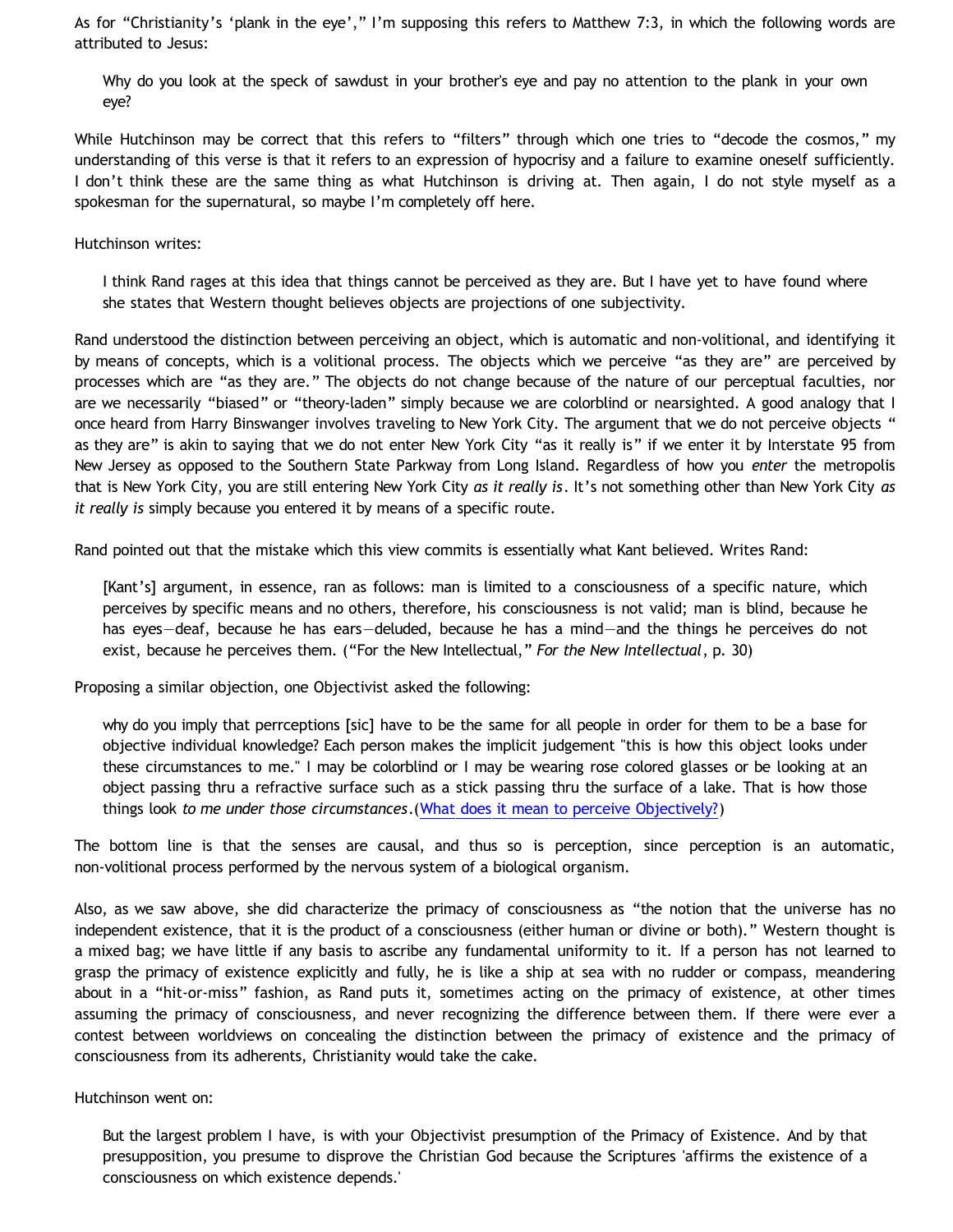As I pointed out above (see specifically the blogs to which I linked), the fact that Christianity assumes the validity of the primacy of consciousness is incontestable. To deny the fact that Christianity does rest on the primacy of consciousness, is to deny the authoritative sovereignty of the Christian god.

Hutchinson then wrote:

My question to you is that when you write and project a thought, actually codifying this entity with your keyboard upon electronic media somewhere on the Net; at the point at which you create and communicate it, is not the object that you create a projection of your consciousness? If that is true, does that mean that you do not exist?

Hutchinson's question reminds me very much of a claim made by presuppositionalist Paul Manata, who wrote:

There are some respects which reality is the product of human consciousness. For example, Dawson's mind causes blog posts to appear in the world. ([Bethrick Burner](http://triablogue.blogspot.com/2006/11/bethrick-burner.html))

My response to Manata should suffice to answer Hutchinson's question:

My consciousness does not cause blog posts to appear in the world. My physical actions do. Without a functioning computer hooked up to the internet and without my fingers busily typing away and pointing and clicking hyperlinks, etc., I would not be able to post even one word on my blog. My mind does not put the blog on the internet, my actions, along with the electronic mechanics of my computer and www.blogger.com, do.

Just last week I was editing a post on blogger.com when a storm outside caused the power to fail temporarily. I lost the edits that I had been making. My wishing was not sufficient to prevent this, nor was my wishing able to restore those edits once the power came back on. If my consciousness causes posts to appear in the world, my wishing should have been sufficient to do all this. But reality does not conform to consciousness. On the contrary, to get the job done, I had to start over, physically going through each paragraph again to review what was written and make any edits that needed to be made. ([Theism and Subjective Metaphysics\)](http://bahnsenburner.blogspot.com/2006/12/theism-and-subjective-metaphysics.html)

If my blogs were merely a projection created by my consciousness, why would I need a computer to write and upload my writings? It is precisely because I do *not* have the ability to "project" my thoughts onto the internet that I must work with the hardware and software which allow me to do this. In other words, it is entirely because existence holds metaphysical primacy that I must obey the natures of the entities involved in order to accomplish the tasks I've set before myself, if I want to accomplish them. As Bacon succinctly put it, "Nature, to be commanded, must be obeyed." My consciousness does not have the ability to supersede nature. If Hutchinson can unmistakenly identify an instance where this really happens, I'd like to see it. Perhaps he could wish a hundred million dollars into the bank account of my choosing, and then I could devote my life full time to writing blog entries, without ever having to work a job again. Hey, Matthew 21:22 says "If you believe, you will receive whatever you ask for in prayer." I'm guessing that Hutchinson believes. So why doesn't he ask for such an outcome? If "the Scriptures" in fact hold metaphysical primacy, as he claims, then the next time I check my account, I should see quite a bounty! But something tells me that this won' t be happening. That something, is the primacy of existence.

Hutchinson sought to anticipate my counter-objection, writing:

Now, you might argue that a thought is not a real object or entity. But then I would ask, "Why do you engage in imaginary entities when you spurn the theists for engaging in theirs?" Indeed, the materialist would suggest that there are chemical messages that constitute the physiological components of that thought. You might suggest that you are merely manipulating objects by typing them on an electronic page. But the thought itself is independent of the manner by which you codify it and the tableau on which you inscribe it.

For one, Objectivism is not materialism. It is amazing how often theists equate the two. So whatever "the materialist would suggest" should not be taken for granted as representing the Objectivist position on the matter in question.

Also, since Objectivism explicitly affirms the axiom of consciousness, and consciousness has a nature (including the conceptual activity of human consciousness), there is no reason to suppose that thoughts cannot be real objects of awareness. Part of the confusion here may be due to a lack of understanding as to what the concept 'object' means in the present context. An object in the present context is anything which one perceives and/or considers. It can be a primary object, such as something one directly perceives (a tree, a ball, a mountain, a skyscraper, a computer screen,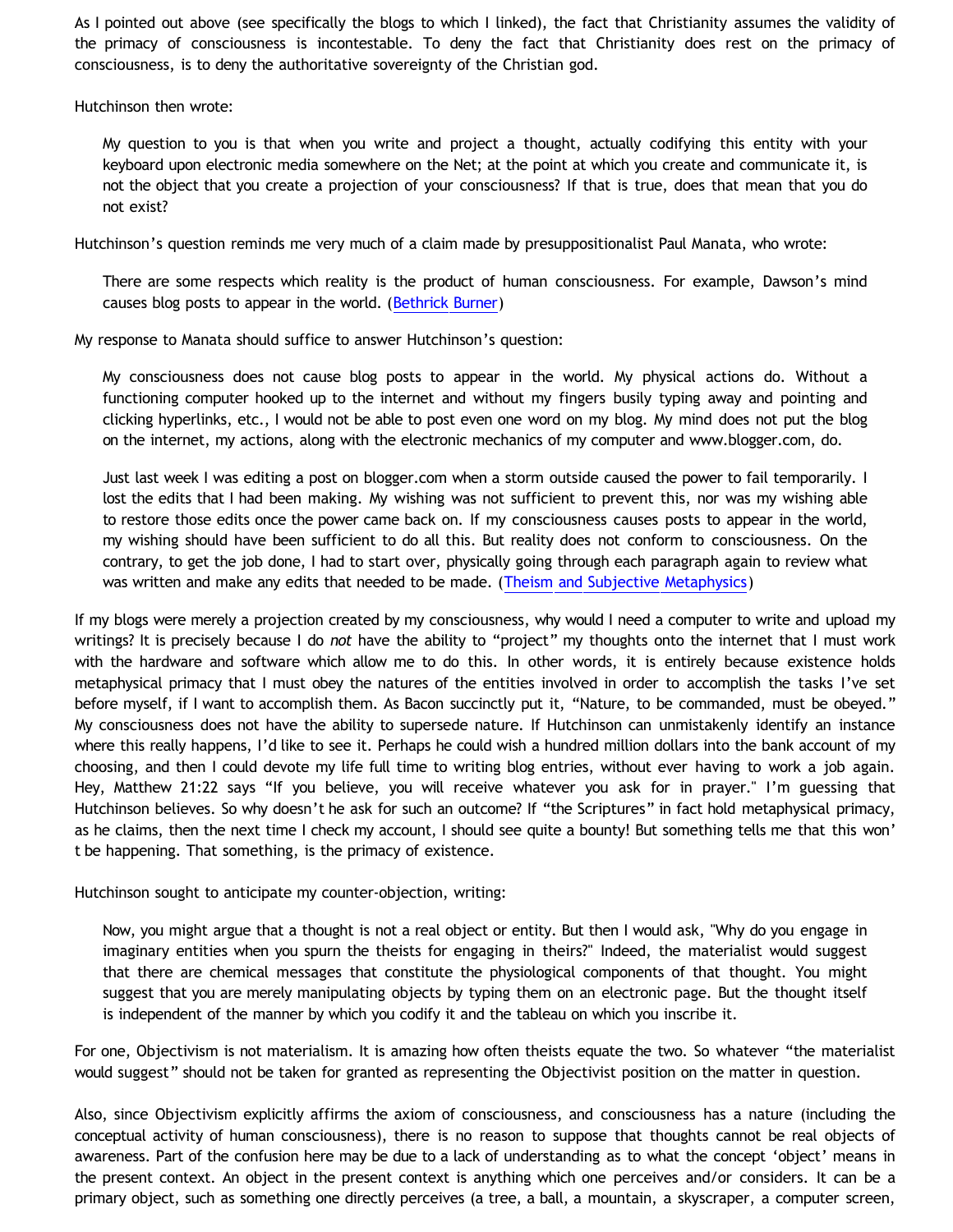etc.), or a secondary object – one which is assembled by the mind on the ultimate basis of perceptual input (such as thought, a feeling, a concept, an argument, a thesis, etc.). Thoughts can be objects, just as they are at many points in this paper (such as at the present moment!). But thoughts are not entities in the sense of mind-independent entities, like trees, mountains, automobiles, biological organisms, staplers, and the such. To treat them as entities within the confines of a certain context (namely one defined by the primacy of existence), is harmless. But failure to grasp the distinction between a thought and the things it denotes, can lead to major confusions and unnecessary mistakes in philosophy.

And it may very well be the case that "the thought itself is independent of the manner by which [I] codify it and the tableau on which [I] inscribe it," but this does not validate the notion that my blog articles are a "projection" of my consciousness on the internet in the sense being debated. Indeed, I had the thought before I went through the physical motions of typing the symbols which record that thought in visual form. That's not a counter-example to the primacy of existence; indeed, it is due to the fact that existence holds metaphysical primacy.

Hutchinson went on to say:

It could be argued that any creation that a man creates is a projection of their consciousness at the point of your creating it. It would seem that the logic of the Primacy of Existence denies any form of creation, including that belonging to mankind.

The primacy of existence does not "deny any form of creation," if by creation one means assembling pre-existing materials into a desired formation, such as when construction workers build a house. In such an endeavor, the workers take materials which exist, and put them into new relationships to each other – such as one board nailed to another board, and then to another, and so on, then being anchored to a concrete foundation, then fastening drywall, setting a roof, installing windows and doors, etc. Gee, makes it sound so easy, doesn't it? Actually it's not so easy. It's a very laborious process. Why? Because existence holds metaphysical primacy. Man does not simply think "house" and the house of his dreams appears before him. He does not "create" a house as the god of the Christian religion is said to have created the universe. It is not the case that man can simply "project" his will onto his environment, and his environment snaps into the desired shape. Why? Because consciousness does *not* hold metaphysical primacy.

Finally, Hutchinson closed with the following remark:

If my reasoning is sound, it would seem to destroy your disproof of God and challenge the presumption of the absolutist maxim of the Primacy of Existence. (I am, by no means, suggesting that this proves God's existence.)

It should be clear from the foregoing, that Hutchinson's objections are far from sound, but in fact suffer from some rudimentary misunderstandings about the issues to which they pertain. Indeed, it seems that with each statement Hutchinson has made, a correction is needed. Thus if Hutchinson has set out to challenge my criticisms of the Christian religion, I submit that he should give the relevant issues some deeper thought.

by Dawson Bethrick

Labels: [Metaphysics,](http://bahnsenburner.blogspot.com/search/label/Metaphysics) [Objectivism,](http://bahnsenburner.blogspot.com/search/label/Objectivism) [Primacy of Existence](http://bahnsenburner.blogspot.com/search/label/Primacy%20of%20Existence)

*posted by Bahnsen Burner at [11:00 AM](http://bahnsenburner.blogspot.com/2010/06/answering-hutchinsons-critique-of.html)*

#### **7 Comments:**

[Tim](http://www.blogger.com/profile/17956849037158609520) said...

Nice post Dawson. I need to get back to reading you stuff. Keep it up.

#### Primacy of Existence:

1: Recognition that Consciousness is metaphysically passive.

2: Recognition that Consciousness is Epistemologically active.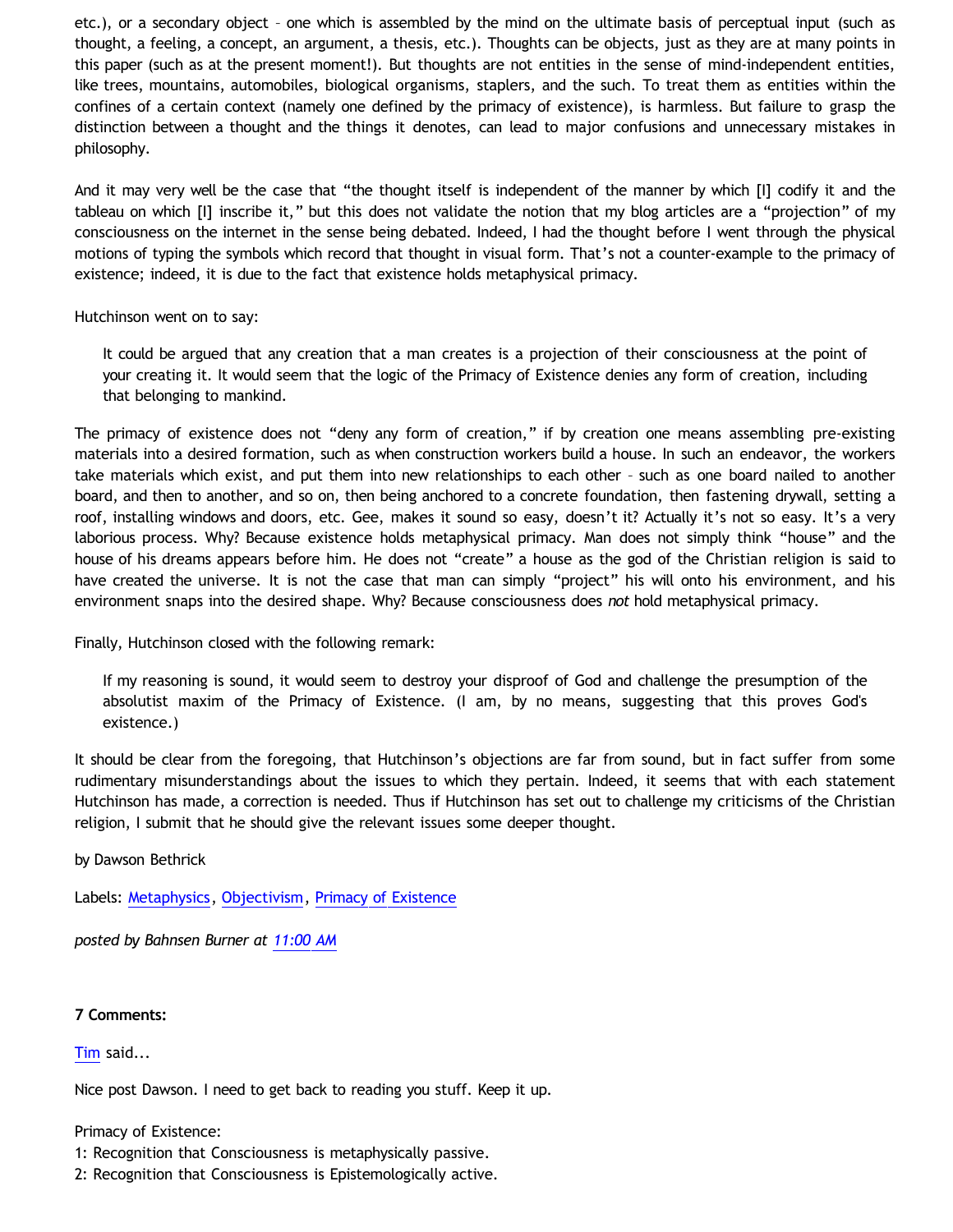[June 13, 2010 7:20 AM](http://bahnsenburner.blogspot.com/2010/06/5453862246636185333)

[Bahnsen Burner](http://www.blogger.com/profile/11030029491768748360) said...

Tim,

It's good to see you back. It's been a while!

Your points are spot on.

It's always curious to me when theists claim that Christianity does not reject the primacy of existence. I can only surmise that they simply do not know what the primacy of existence means.

Hutchinson left a comment (see [here](http://bahnsenburner.blogspot.com/2010/06/is-atheism-inherently-arrogant.html)) saying that my "form of disputation is to blow off [my] interlocutors by ad hominem rather than address the question." Did you get the impression that this is what I was doing in my response to him?

I've asked Hutchinson to cite examples, but he's not done so.

Seriously, I don't know how anyone could try harder than I have to address the issues and not make any of this a personal matter. That being said, the criticisms of Objectivism which I see most often are due to a lack of firsthand understanding of what Objectivism teaches (an example can be found in the comment of Hutchinson's to which I linked above, where he cites Wikipedia as a source on axioms to which Objectivism is supposed to be measured), and are more in need of correction than of refutation per se. Nowhere am I arguing that Hutchinson's points are wrong because of some personal defect of his own.

Just wondered if you saw something different going on here.

Regards, Dawson

[June 13, 2010 9:56 AM](http://bahnsenburner.blogspot.com/2010/06/4999708185951352510)

[Ydemoc](http://www.blogger.com/profile/03498165330193613762) said...

Dawson,

If I may offer my two cents regarding the confusion: When reading the comments section to your post "Is Atheism Inherently Arrogant?" I got the impression that Hutchinson was responding to Secular Walk's comments, mistaking them for yours.

Keep up the good work!

## [June 13, 2010 10:50 AM](http://bahnsenburner.blogspot.com/2010/06/4712661977898040048)

[Tim](http://www.blogger.com/profile/17956849037158609520) said...

I didn't get the feeling that your response was a personal attack but was a serious bit of thinking about questions or responses toward the Objectivist position.

I suspect a theist feels that their position supports the primacy of existence because it tends to reflect and feel like a realist view. In an effort to support the efficacy of existence the ruling consciousness is that force which makes this happen. The problem, as Rand pointed out, was that this leads to idealism - the opposite of the POE.

I read thru the "Atheism is Inherently Arrogant" and I didn't feel that that piece was a blow off.

I think you have correctly identified the problem as that of certainty. I have been listening to and thinking about Ravi's 5 part audio series on "Faith as Delusional." Ravi sets up the dilemma by claiming that in order for certainty to exist one must step outside oneself but since all atheists are determinists how do they come to know anything much less be